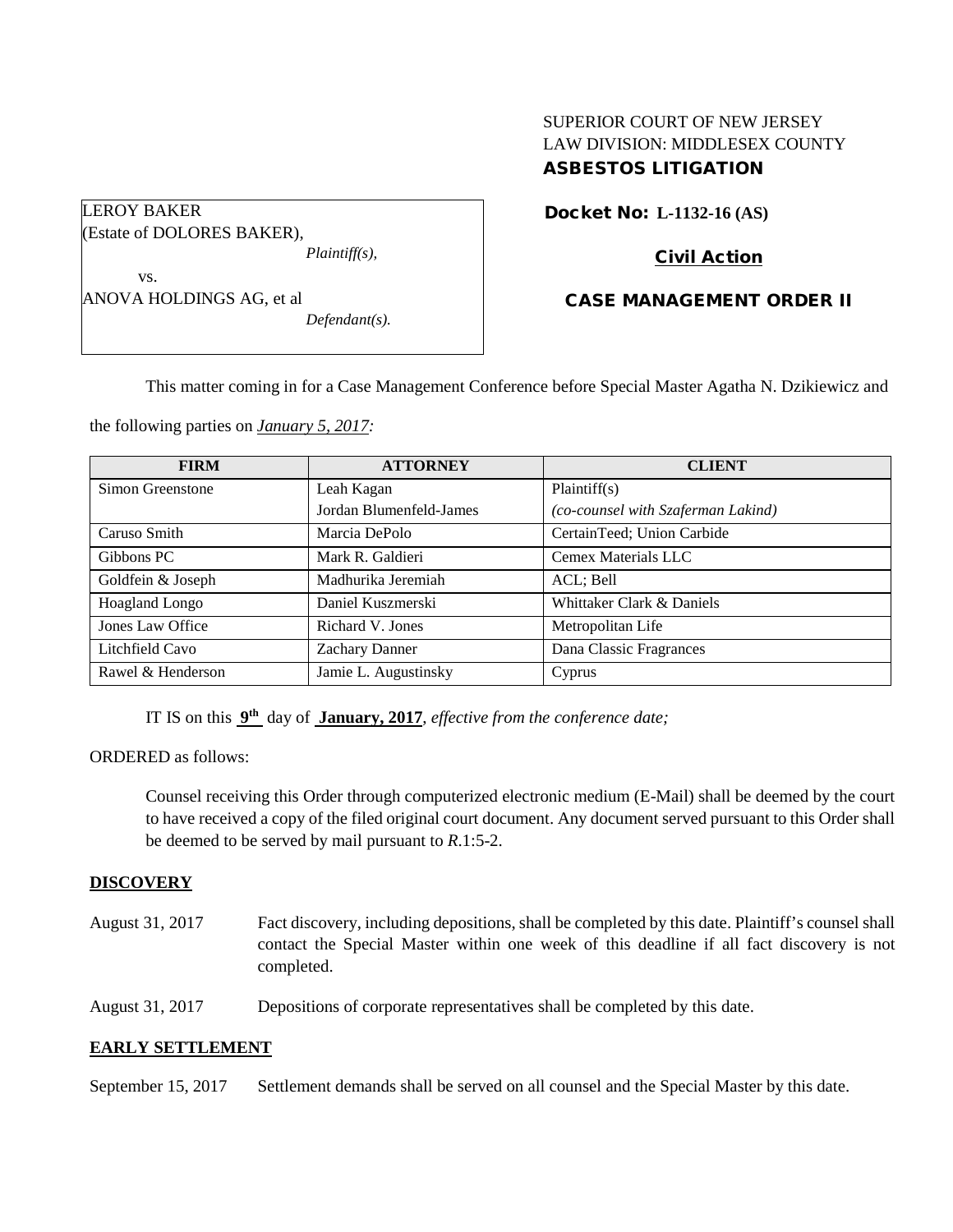### **SUMMARY JUDGMENT MOTION PRACTICE**

| September $15, 2017$ | Plaintiff's counsel shall advise, in writing, of intent not to oppose motions by this date. |
|----------------------|---------------------------------------------------------------------------------------------|
| September 29, 2017   | Summary judgment motions shall be filed no later than this date.                            |
| October 27, 2017     | Last return date for summary judgment motions.                                              |

### **MEDICAL DEFENSE**

| January 6, 2017  | Plaintiff shall serve medical expert reports by this date.                                                                                                                                                                                               |
|------------------|----------------------------------------------------------------------------------------------------------------------------------------------------------------------------------------------------------------------------------------------------------|
| January 6, 2017  | Upon request by defense counsel, plaintiff is to arrange for the transfer of pathology specimens<br>and x-rays, if any, by this date.                                                                                                                    |
| December 8, 2017 | Defendants shall identify its medical experts and serve medical reports, if any, by this date.<br>In addition, defendants shall notify plaintiff's counsel (as well as all counsel of record)<br>of a joinder in an expert medical defense by this date. |

### **LIABILITY EXPERT REPORTS**

September 15, 2017 Plaintiff shall identify its liability experts and serve liability expert reports or a certified expert statement by this date or waive any opportunity to rely on liability expert testimony.

December 8, 2017 Defendants shall identify its liability experts and serve liability expert reports, if any, by this date or waive any opportunity to rely on liability expert testimony.

### **ECONOMIST EXPERT REPORTS**

September 15, 2017 Plaintiff shall identify its expert economists and serve expert economist report(s), if any, by this date or waive any opportunity to rely on economic expert testimony.

December 8, 2017 Defendants shall identify its expert economists and serve expert economist report(s), if any, by this date or waive any opportunity to rely on economic expert testimony.

### **EXPERT DEPOSITIONS**

January 12, 2018 Expert depositions shall be completed by this date. To the extent that plaintiff and defendant generic experts have been deposed before, the parties seeking that deposition in this case must file an application before the Special Master and demonstrate the necessity for that deposition. To the extent possible, documents requested in a deposition notice directed to an expert shall be produced three days in advance of the expert deposition. The expert shall not be required to produce documents that are readily accessible in the public domain.

### **PRE-TRIAL AND TRIAL**

| April 7, 2017              | The settlement conference previously scheduled on this date is <b>cancelled</b> .                                                                                           |
|----------------------------|-----------------------------------------------------------------------------------------------------------------------------------------------------------------------------|
| January 19, 2018 @ 10:00am | Settlement conference. All defense counsel shall appear with authority to negotiate<br>settlement and have a representative authorized to negotiate settlement available by |

\_\_\_\_\_\_\_\_\_\_\_\_\_\_\_\_\_\_\_\_\_\_\_\_\_\_\_\_\_\_\_\_\_\_\_\_\_\_\_\_\_\_\_\_\_\_\_\_\_\_\_\_\_\_\_\_\_\_\_\_\_\_\_\_\_\_\_\_\_\_\_\_\_\_\_\_\_\_\_\_\_\_\_\_\_\_\_\_\_\_\_\_\_\_\_\_\_\_\_\_\_\_\_\_\_\_\_\_\_\_